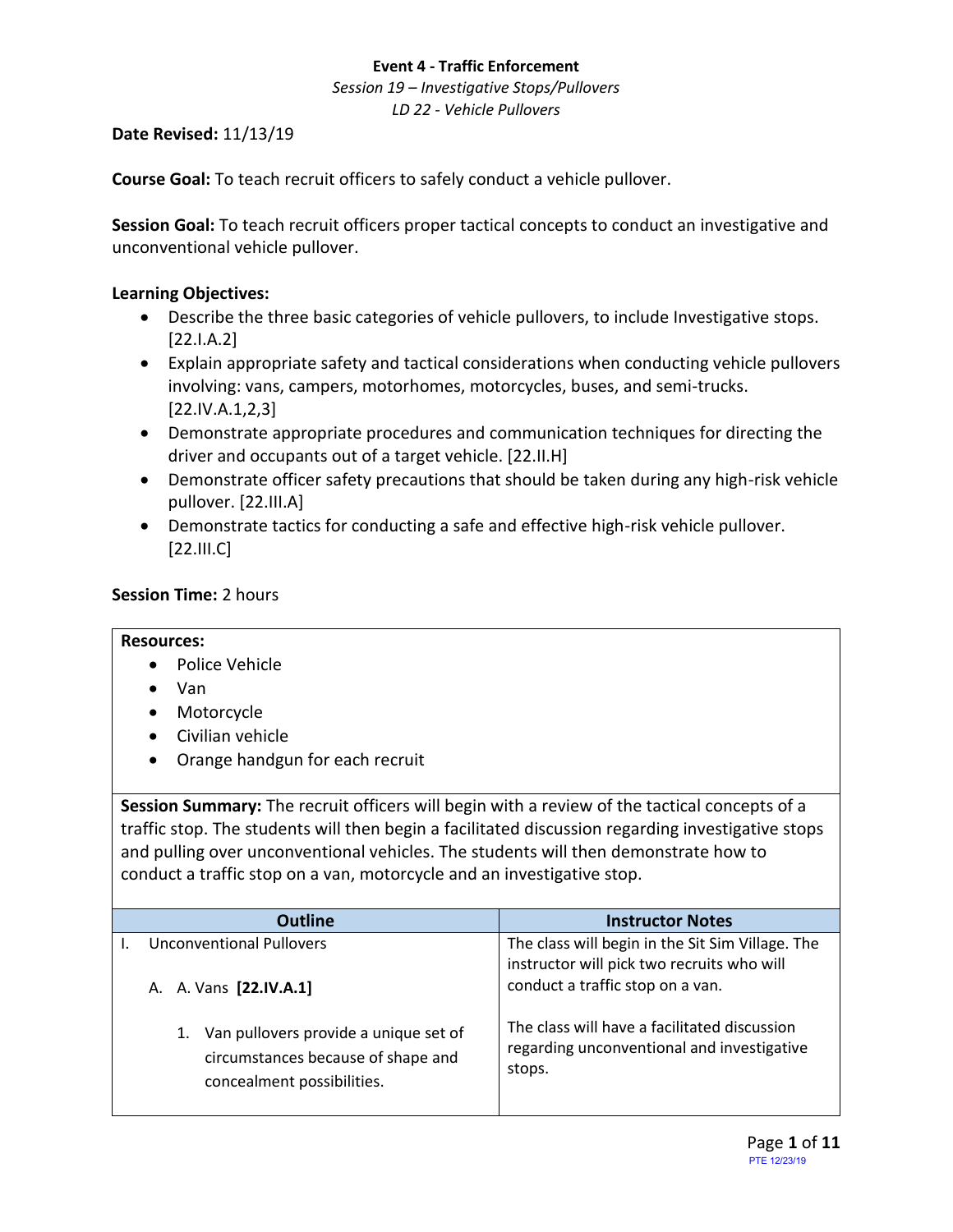*Session 19 – Investigative Stops/Pullovers*

|    | LD 22 - VEIIILIE FUIIUVEIS                                                                                                                                                                                                                                                                                                                                                                                                                                                                                                       |                                                                                                                       |
|----|----------------------------------------------------------------------------------------------------------------------------------------------------------------------------------------------------------------------------------------------------------------------------------------------------------------------------------------------------------------------------------------------------------------------------------------------------------------------------------------------------------------------------------|-----------------------------------------------------------------------------------------------------------------------|
|    | 2. Regardless of the level of stop, do not<br>offset the B/W.                                                                                                                                                                                                                                                                                                                                                                                                                                                                    |                                                                                                                       |
| 3. | Traffic Enforcement Pullovers [1]<br>Leave enough distance between the<br>а.<br>B/W and violator/suspect vehicle so<br>that the officers can view all doors<br>and exits.<br>Do not offset B/W.<br>b.<br>Officers should consider an<br>C <sub>1</sub><br>approach to the vehicle or the<br>removal of the occupants depending<br>on the circumstances.                                                                                                                                                                          | [1] Ask- Why do we not offset the B/W on a<br>van stop?                                                               |
|    | 4. Investigative Pullovers<br>Do not offset B/W.<br>a.<br>Use same tactics as in an<br>b.<br>investigative vehicle pullover, except<br>for:<br>Driver officer instructs suspect in<br>1)<br>driver's seat to exit van with<br>keys.<br>Driver officer instructs suspect<br>2)<br>to open rear van doors.                                                                                                                                                                                                                         |                                                                                                                       |
| 5. | High Risk Pullovers<br>For the most part, the same tactics<br>а.<br>used in a high risk vehicle pullover<br>applies to a high risk van pullover.<br>The below tactics are the exception:<br>The suspect in the driver's seat<br>1)<br>will not drop the keys out of the<br>window. The suspect will be<br>ordered out of the van with the<br>keys. [2]<br>Upon exiting, the suspect will be<br>2)<br>ordered to walk backwards to<br>the rear of the van where they<br>will complete a 360 degree turn<br>for visual inspection. | [2] Ask- On a high risk stop with a van explain<br>why we don't have the suspect drop the keys<br>outside the window. |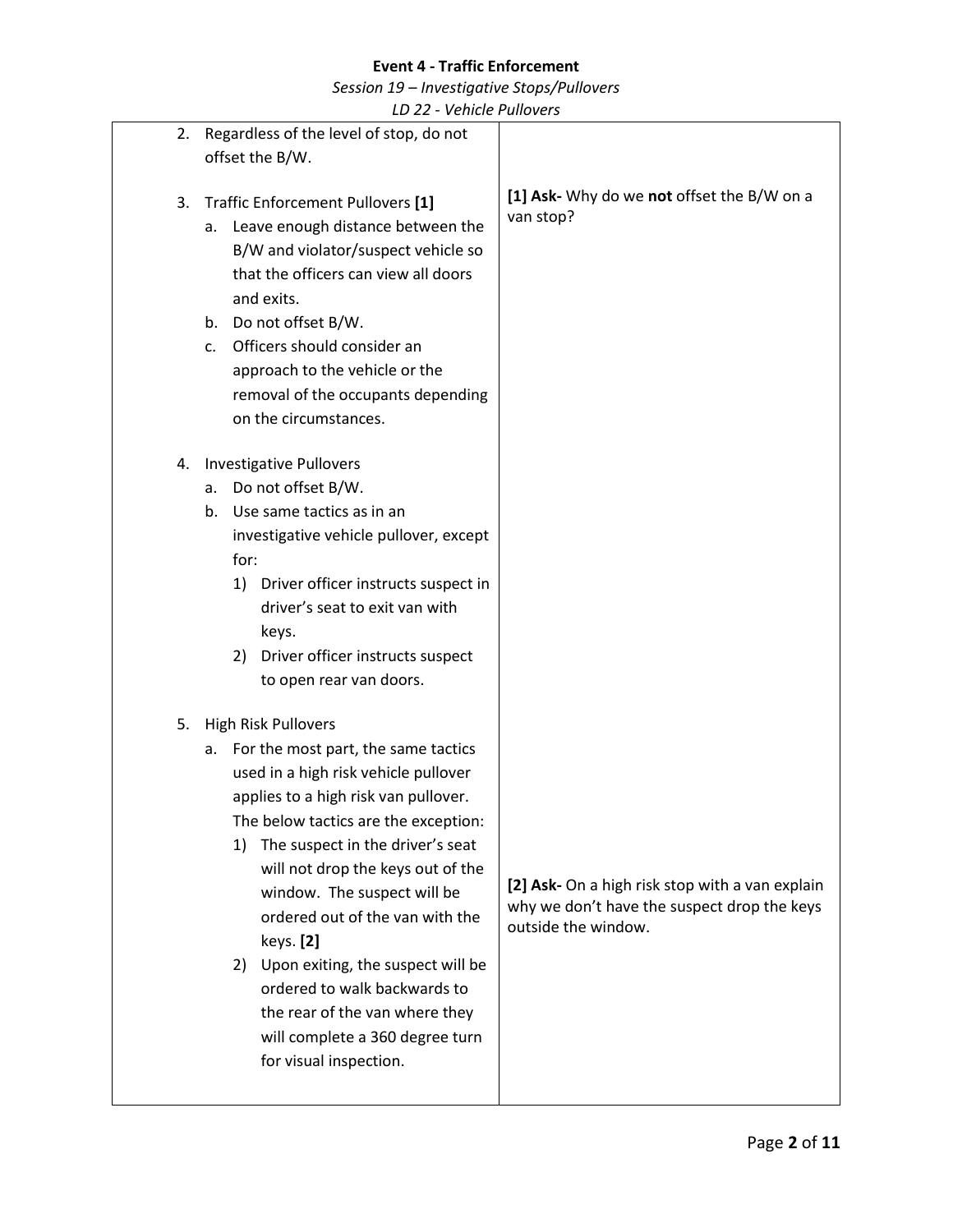*Session 19 – Investigative Stops/Pullovers*

|    | LD 22 - Vehicle Pullovers          |                                              |
|----|------------------------------------|----------------------------------------------|
| 3) | The suspect will be ordered to     | [3] Ask- Why do you want the suspect to open |
|    | open the rear van doors. [3]       | the rear van doors?                          |
| 4) | If no other suspects are visible,  |                                              |
|    | the suspect can be ordered by      |                                              |
|    | the passenger officer of the       |                                              |
|    | primary vehicle to walk to the     |                                              |
|    | passenger side of the van and      |                                              |
|    | open the passenger side sliding    |                                              |
|    | door. When the suspect has         |                                              |
|    | done so, the suspect will be       |                                              |
|    | ordered back to the back of the    |                                              |
|    | van where the driver officer of    |                                              |
|    | the primary unit will take the     |                                              |
|    | responsibility of the suspect.     |                                              |
|    | The driver officer will place the  |                                              |
|    | suspect in a prone position as     |                                              |
|    | previously outlined above.         |                                              |
| 5) | If other suspects are in the van,  |                                              |
|    | the driver officer will place the  |                                              |
|    | suspect in a prone position as in  |                                              |
|    | a high risk vehicle pullover.      |                                              |
| 6) | The front passenger will be        |                                              |
|    | ordered out as in a high risk      |                                              |
|    | vehicle pullover (driver officer). |                                              |
|    | [4] The front passenger will       |                                              |
|    | open the passenger side doors.     | [4] Ask- Who orders the front passenger out  |
|    | The front passenger will be        | of the van? Why?                             |
|    | ordered to the rear of the van     |                                              |
|    | where the responsibility of the    |                                              |
|    | suspect will become the driver     |                                              |
|    | officer. The driver officer will   |                                              |
|    | place the suspect in a prone       |                                              |
|    | position as would in a high risk   |                                              |
|    | vehicle pullover.                  |                                              |
| 7) | Any additional suspects inside of  |                                              |
|    | the van can be removed by          |                                              |
|    | either the rear or passenger       |                                              |
|    | door of the van, depending on      |                                              |
|    | their location in the van. Either  |                                              |
|    | officer may be responsible for     |                                              |
|    | removing the suspects              |                                              |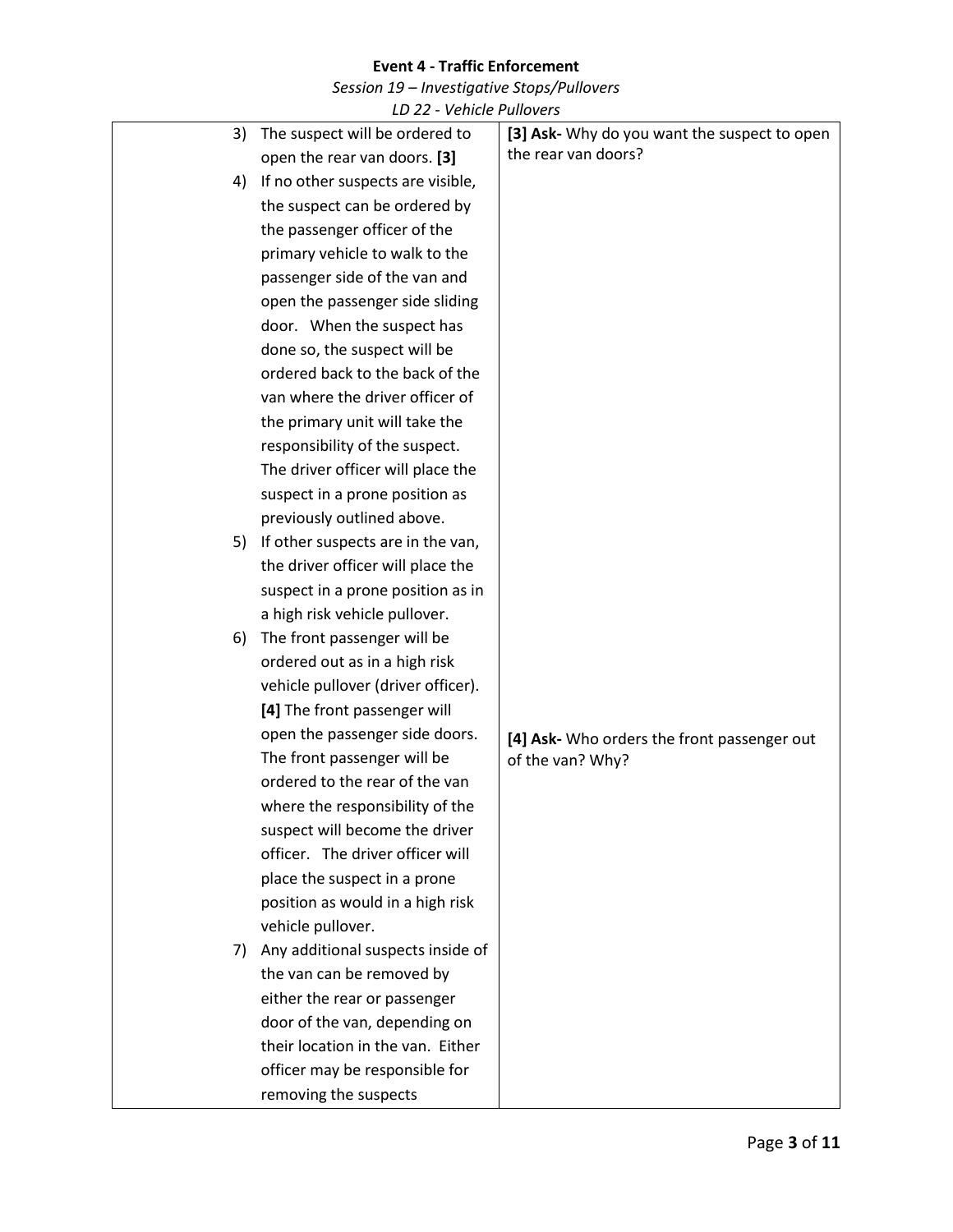*Session 19 – Investigative Stops/Pullovers*

|                               | LD 22 - Venicle Pullovers                                                                                                                                                                                                                      |                                                                                         |
|-------------------------------|------------------------------------------------------------------------------------------------------------------------------------------------------------------------------------------------------------------------------------------------|-----------------------------------------------------------------------------------------|
|                               | depending on which officer has<br>better visibility and control. The<br>officer not removing suspects                                                                                                                                          |                                                                                         |
|                               | would cover the van.                                                                                                                                                                                                                           |                                                                                         |
| vehicle pullover.             | 6. Once all suspects have been removed,<br>the primary officers will approach and<br>clear the van as would in a high risk                                                                                                                     |                                                                                         |
| Motorcycles [22.IV.A.2]<br>В. |                                                                                                                                                                                                                                                |                                                                                         |
| 1.                            | Motorcycle pullovers create additional<br>tactical problems. Their maneuverability<br>and speed and the vulnerability of the<br>rider to injury if the motorcycle goes<br>down as a result of the officer's actions<br>must all be considered. |                                                                                         |
|                               | 2. Do not follow a motorcycle too closely.<br>A motorcycle, as it pulls over, can slide<br>or slip especially going on to the<br>shoulder of the road. [5]                                                                                     | [5] Ask- What is the danger of following a                                              |
| 3.<br>as soon as possible.    | Remember, a motorcycle can pull away<br>and can take to an area where a patrol<br>vehicle cannot go. Therefore, write<br>down/radio in the license plate number                                                                                | motorcycle too closely?                                                                 |
| procedures.                   | 4. Once a motorcycle is stopped, follow<br>established procedures for traffic<br>enforcement, investigative, or high risk                                                                                                                      |                                                                                         |
| [6]                           | 5. Prior to the officers approach, have the<br>rider shut off the engine, remove the<br>keys (visually inspect), and remove<br>helmet, leaving it with the motorcycle.                                                                         | [6] Ask- Why do we have the violator remove<br>his/her helmet and place it on the bike? |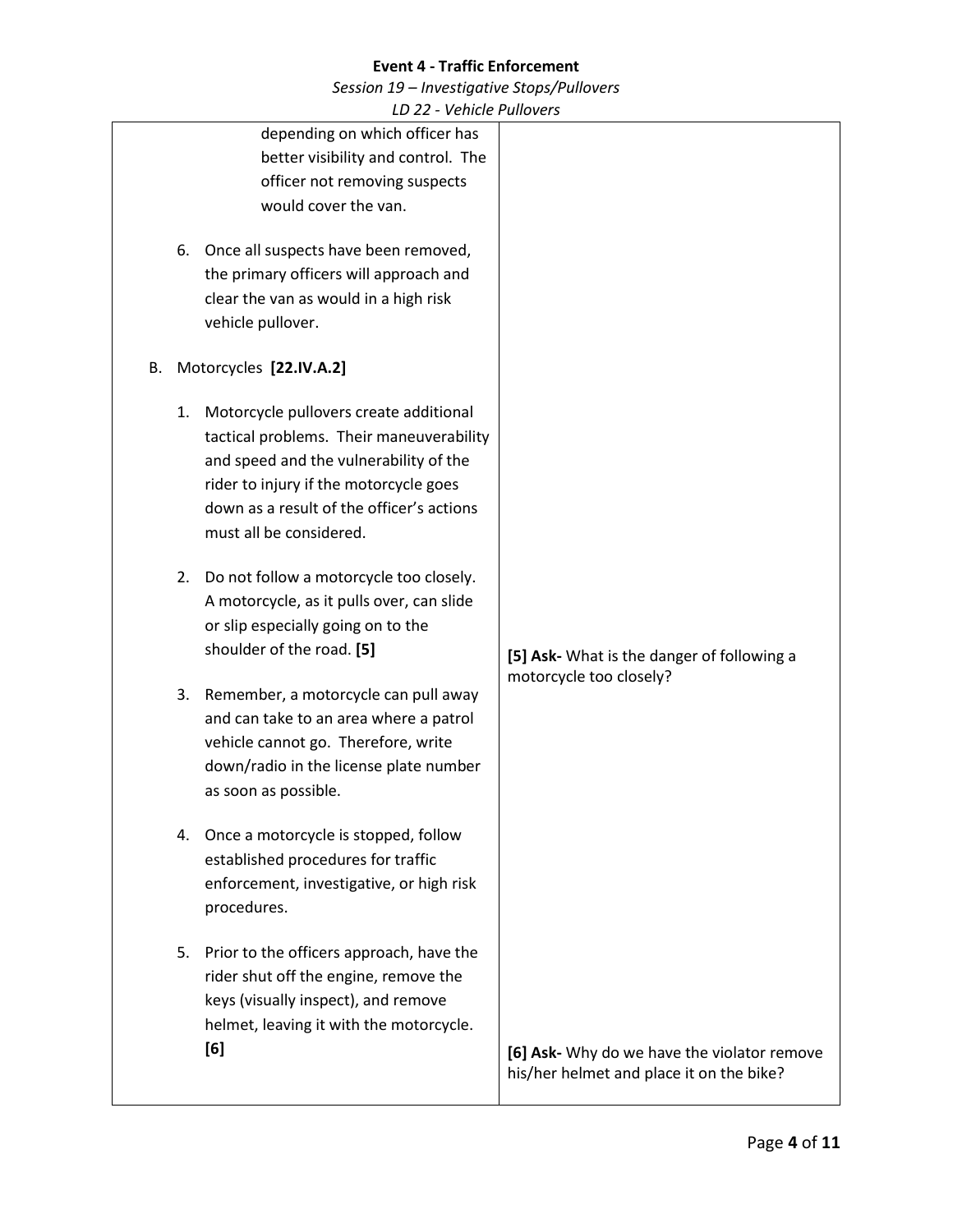*Session 19 – Investigative Stops/Pullovers*

|          | LD ZZ - VEIIILIE FUIIUVEIS                                                                                                                                                                                                                                                                                                                                                                                                                                                                                                                                                                                                                                                                                                                                                                                                                                                                                                                                                                                                                              |                                                                                |
|----------|---------------------------------------------------------------------------------------------------------------------------------------------------------------------------------------------------------------------------------------------------------------------------------------------------------------------------------------------------------------------------------------------------------------------------------------------------------------------------------------------------------------------------------------------------------------------------------------------------------------------------------------------------------------------------------------------------------------------------------------------------------------------------------------------------------------------------------------------------------------------------------------------------------------------------------------------------------------------------------------------------------------------------------------------------------|--------------------------------------------------------------------------------|
| 6.       | Have the rider step away from the<br>motorcycle for officer safety and citizen<br>safety.                                                                                                                                                                                                                                                                                                                                                                                                                                                                                                                                                                                                                                                                                                                                                                                                                                                                                                                                                               |                                                                                |
|          | C. Semi-Truck Pullovers [22.IV.A.3]                                                                                                                                                                                                                                                                                                                                                                                                                                                                                                                                                                                                                                                                                                                                                                                                                                                                                                                                                                                                                     |                                                                                |
| 1.       | Semi-trucks should not be routinely<br>stopped on an uphill grade, as they<br>cannot be restarted if loaded. [7]                                                                                                                                                                                                                                                                                                                                                                                                                                                                                                                                                                                                                                                                                                                                                                                                                                                                                                                                        | [7] Ask- Why do we not want to stop a Semi-<br>Truck on an uphill grade?       |
| 2.       | Semi-trucks present a problem of<br>visibility. [8]                                                                                                                                                                                                                                                                                                                                                                                                                                                                                                                                                                                                                                                                                                                                                                                                                                                                                                                                                                                                     | [8] Ask-Why do we not offset the police<br>vehicle when stopping a Semi-Truck? |
| 3.<br>4. | <b>Traffic Enforcement Pullovers</b><br>Do not offset the police vehicle.<br>а.<br>b. If the officer chooses to approach<br>the semi-truck, the officers should<br>focus their attention to the side view<br>mirrors to detect movement in the<br>cab.<br>The driver officer should not pass<br>C.<br>the door post behind the driver's<br>door which could be opened<br>abruptly possibly striking the officer<br>in the face.<br>Instruct the driver to turn the<br>d.<br>ignition off.<br>Instruct the driver to leave the<br>e.<br>vehicle and come to your location.<br>Officers should not climb up on the<br>f.<br>tractor. This leaves the officer<br>extremely vulnerable and in a<br>tactically inefficient position. The<br>officer is virtually defenseless in the<br>event of a sudden attack. [9]<br><b>Investigative Pullovers</b><br>The Investigative Pullover of a semi-<br>а.<br>truck presents two specific concerns.<br>The vulnerability of the patrol<br>vehicle in relation to the semi-truck<br>(size and weight) and the side | [9] Ask- Why do we not want to climb up on<br>the Semi-truck?                  |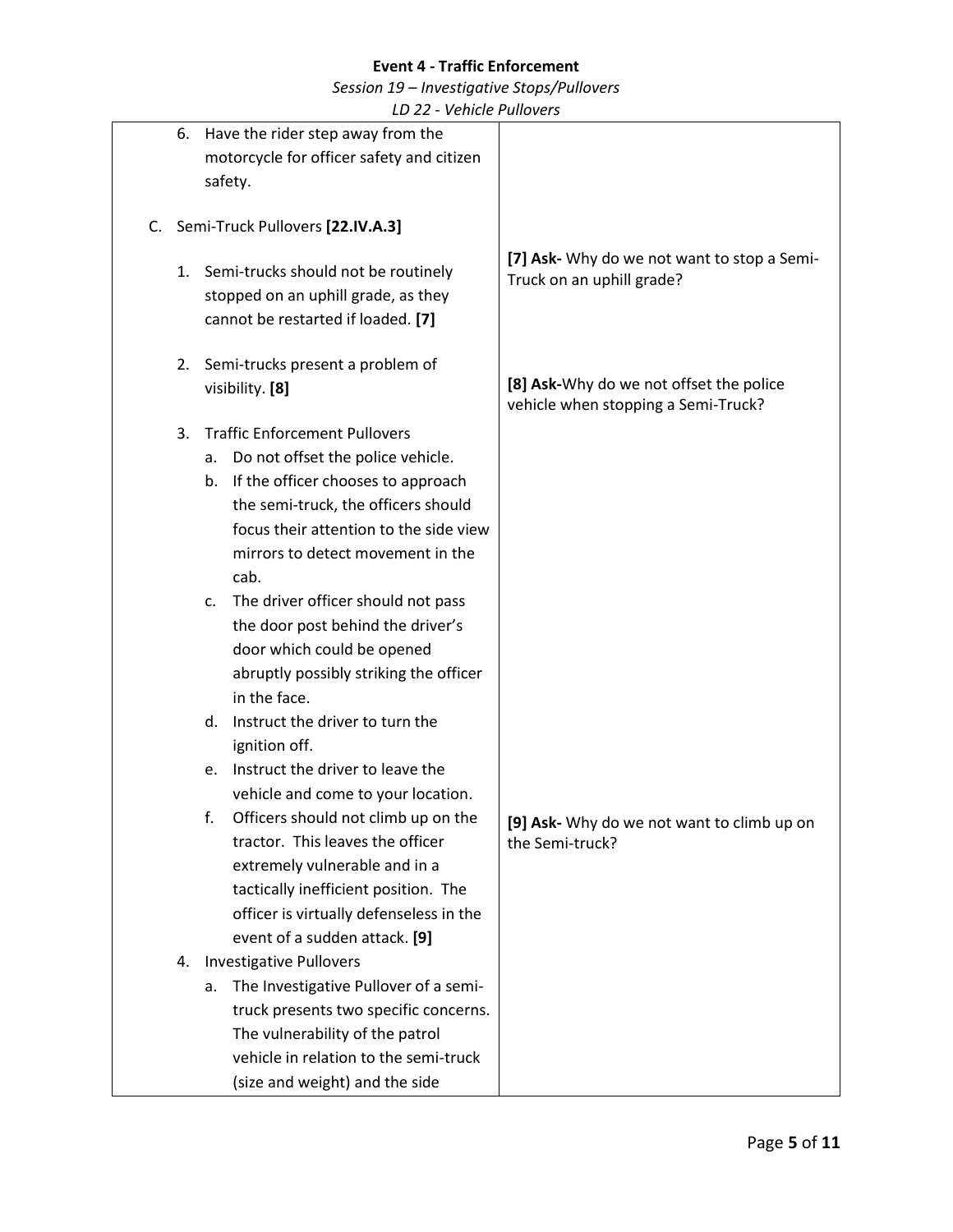*Session 19 – Investigative Stops/Pullovers*

|    |                                    |    |                                                         | VUIIIUL I UIIUVUJ                          |
|----|------------------------------------|----|---------------------------------------------------------|--------------------------------------------|
|    |                                    |    | advantage suspects have of the                          | [10] Ask- What are some potential concerns |
|    |                                    |    | officer's approach. [10]                                | when doing an investigative pullover of a  |
|    |                                    |    | Direct driver and passenger(s) out of<br>b.             | semi-truck?                                |
|    |                                    |    | the semi-truck as on an Investigative                   |                                            |
|    |                                    |    | Vehicle Pullover.                                       |                                            |
|    |                                    |    | Driver officer will check the cab and<br>$\mathsf{C}$ . |                                            |
|    |                                    |    | sleeper for additional suspects.                        |                                            |
|    |                                    |    | 5. High Risk Pullovers                                  |                                            |
|    |                                    |    | a. Always use back up officers.                         |                                            |
|    |                                    |    | The removal of suspects is done one<br>b.               |                                            |
|    |                                    |    | at a time and placement of the                          |                                            |
|    |                                    |    | suspects is identical as a High Risk                    |                                            |
|    |                                    |    | Vehicle Pullover.                                       |                                            |
|    |                                    |    | Multiple officers will be required to<br>c.             |                                            |
|    |                                    |    | search the cab and sleeper.                             |                                            |
|    |                                    |    |                                                         |                                            |
|    |                                    |    | D. Motorhome Pullovers [22.IV.A.1]                      |                                            |
|    |                                    |    |                                                         |                                            |
|    |                                    |    | 1. Motorhomes pose the problems of                      |                                            |
|    |                                    |    | numerous exits, hiding places for                       |                                            |
|    |                                    |    | suspects and weapons, suspect mobility                  |                                            |
|    |                                    |    | from front to rear, curtains, etc.                      |                                            |
|    |                                    | 2. | <b>Traffic Enforcement Pullovers</b>                    |                                            |
|    |                                    |    | Do not offset the police vehicle.<br>а.                 |                                            |
|    |                                    |    | Increase the distance of the police<br>b.               |                                            |
|    |                                    |    | vehicle to motorhome in order to                        |                                            |
|    |                                    |    | observe all possible exits. [11]                        | [11] Ask- Why do we not offset when we are |
|    |                                    |    | Officers may consider an approach<br>c.                 | stopping a motorhome?                      |
|    |                                    |    | to the vehicle or the removal of the                    |                                            |
|    |                                    |    | driver based on the circumstances of                    |                                            |
|    |                                    |    | the stop.                                               |                                            |
|    |                                    |    |                                                         |                                            |
|    |                                    | 3. | <b>Investigative Pullovers</b>                          |                                            |
|    |                                    |    | Should be conducted in the same<br>a.                   |                                            |
|    |                                    |    | manner as for vans.                                     |                                            |
|    |                                    | 4. | <b>High Risk Pullovers</b>                              |                                            |
|    |                                    |    | Should follow the same basic<br>a.                      |                                            |
|    |                                    |    | techniques as for high risk van                         |                                            |
|    |                                    |    | pullovers.                                              |                                            |
|    |                                    |    |                                                         |                                            |
| Ш. | Investigative Pullovers [22.I.A.2] |    |                                                         |                                            |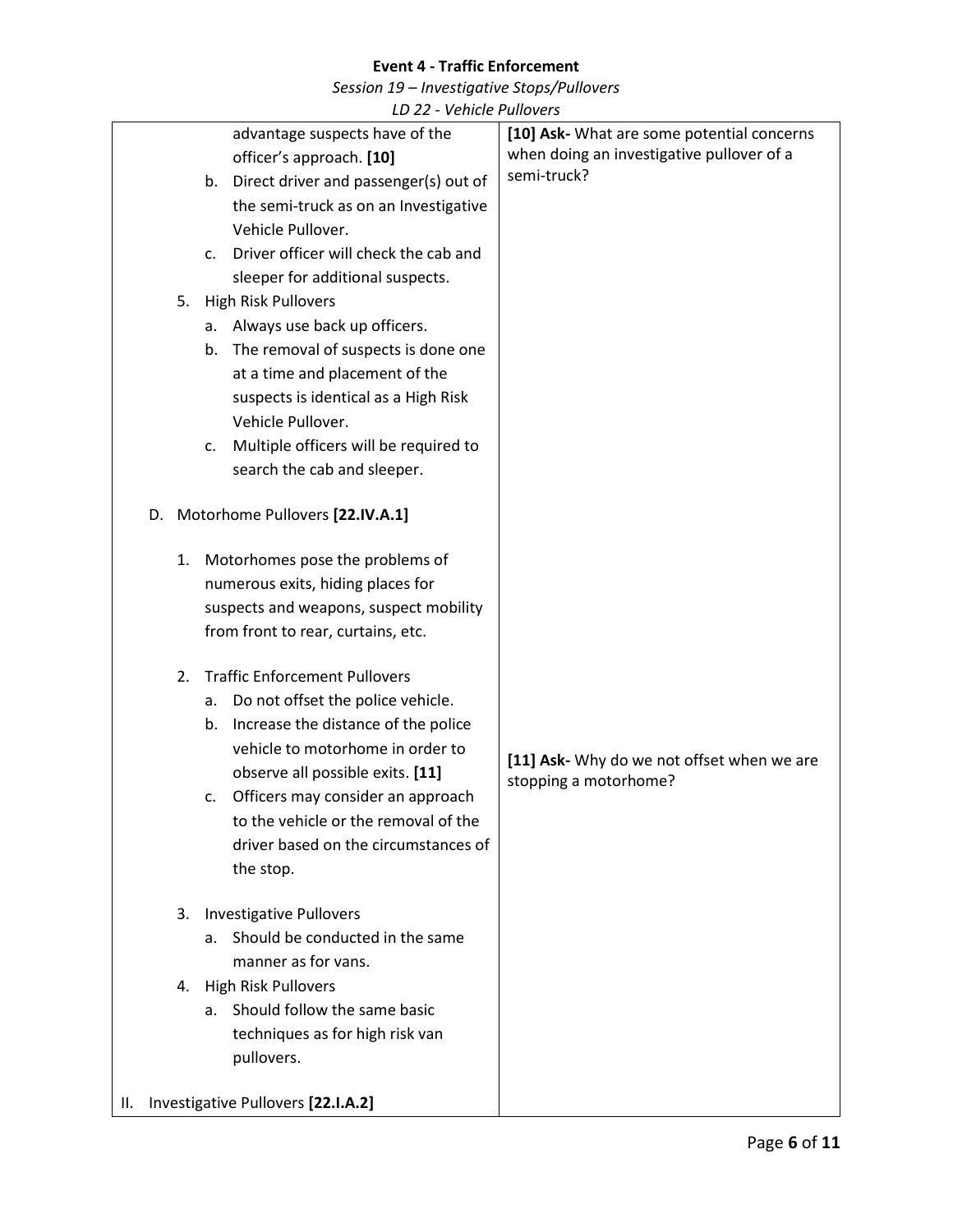*Session 19 – Investigative Stops/Pullovers*

|    |    | A. Definition of Investigative Pullovers                                                                                                                                                                                                                                                                                                                                                                                                                                                                                                                                                                                                                                                                                                                                                       | [12] Ask- What is the definition of an                                                                                                                                                                                                            |
|----|----|------------------------------------------------------------------------------------------------------------------------------------------------------------------------------------------------------------------------------------------------------------------------------------------------------------------------------------------------------------------------------------------------------------------------------------------------------------------------------------------------------------------------------------------------------------------------------------------------------------------------------------------------------------------------------------------------------------------------------------------------------------------------------------------------|---------------------------------------------------------------------------------------------------------------------------------------------------------------------------------------------------------------------------------------------------|
|    |    | 1. Reasonable belief that occupant(s) of<br>vehicle engaged or is about to engage in<br>criminal activity. [12]                                                                                                                                                                                                                                                                                                                                                                                                                                                                                                                                                                                                                                                                                | Investigative Pullover?                                                                                                                                                                                                                           |
|    | 2. | Expectation that an investigation might<br>lead to a physical arrest.                                                                                                                                                                                                                                                                                                                                                                                                                                                                                                                                                                                                                                                                                                                          |                                                                                                                                                                                                                                                   |
|    | 3. | Reasonable expectation that the<br>pullover involves less danger than a<br>"High Risk" pullover.                                                                                                                                                                                                                                                                                                                                                                                                                                                                                                                                                                                                                                                                                               |                                                                                                                                                                                                                                                   |
| В. |    | Investigative Pullovers Vehicle Placement                                                                                                                                                                                                                                                                                                                                                                                                                                                                                                                                                                                                                                                                                                                                                      |                                                                                                                                                                                                                                                   |
|    | 1. | Patrol vehicle placement is the same as a<br>traffic enforcement pullover. [13]<br>2. Passenger officer's responsibilities<br>a. Exit B/W immediately upon stopping<br>and maintain cover/guard position<br>behind vehicle door.<br>b. Watch movements of suspect(s) and<br>be aware of surrounding area.<br>c. Watch suspect(s) seated inside of<br>vehicle while driver officer [14]<br>removes the suspect seated in the<br>driver seat and placed in a location<br>of disadvantage. The passenger<br>officer will then cover the [15]<br>suspect while the driver officer<br>orders out any additional suspect(s)<br>still seated in the vehicle. The<br>passenger officer is responsible for<br>all suspect(s) placed in a location of<br>disadvantage.<br>d. Passenger officer maintains | [13] Ask- Do we offset on an Investigative<br>Pullover?<br>[14] Ask-Which officer removes the suspect<br>seated in the driver's seat?<br>[15] Ask- After removing the suspect in the<br>driver's seat which officer acts as the cover<br>officer? |
|    |    | cover/guard position while driver<br>officer clears the vehicle. [16]                                                                                                                                                                                                                                                                                                                                                                                                                                                                                                                                                                                                                                                                                                                          |                                                                                                                                                                                                                                                   |
|    |    | When suspect's vehicle is clear, the<br>e.<br>passenger officer will triangulate on                                                                                                                                                                                                                                                                                                                                                                                                                                                                                                                                                                                                                                                                                                            | [16] Ask- Which officer clears the car after all<br>suspects are removed?                                                                                                                                                                         |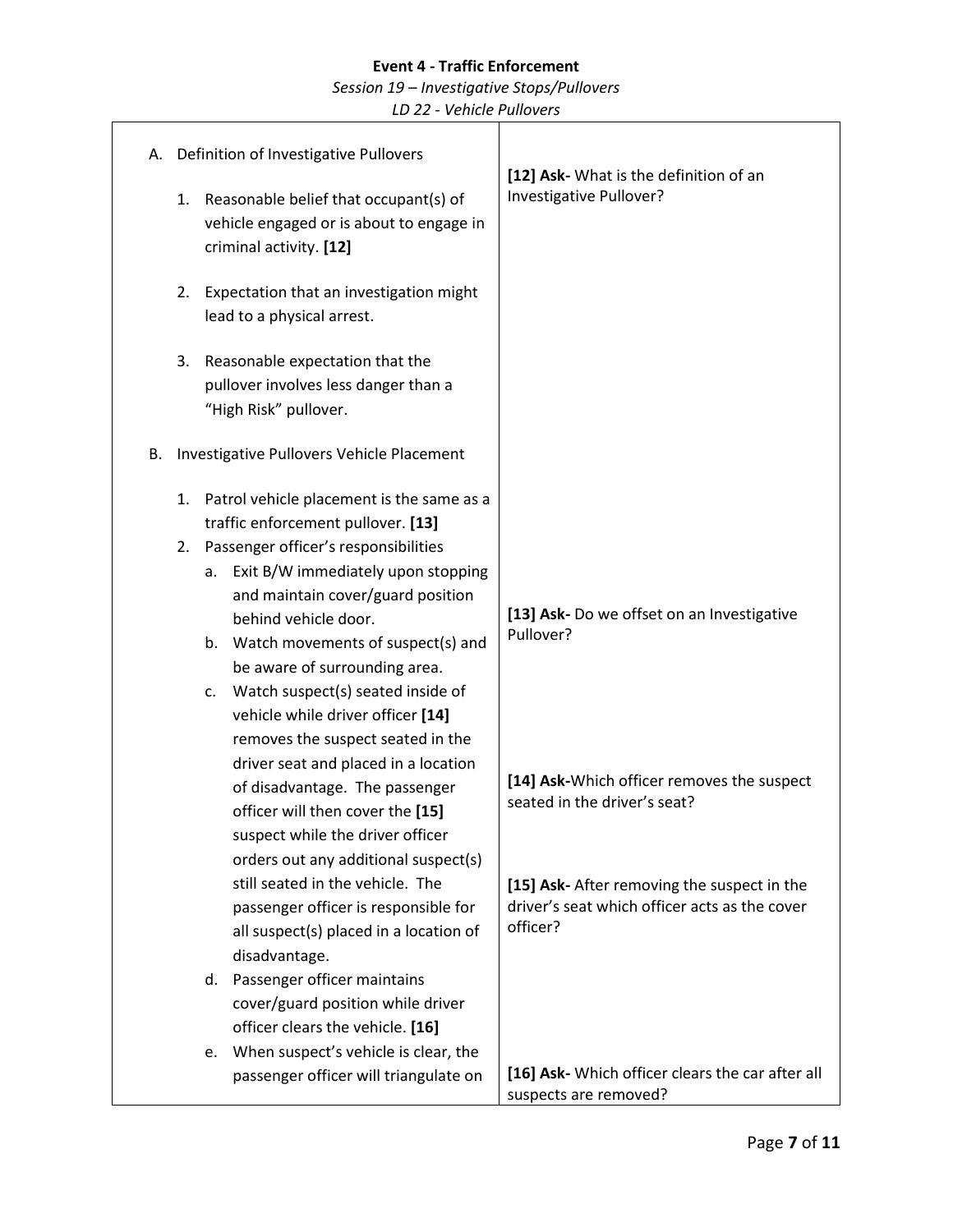*Session 19 – Investigative Stops/Pullovers*

|    |        | LV 22 - VEIIILIE I UIIUVEI S                             |                                              |
|----|--------|----------------------------------------------------------|----------------------------------------------|
|    |        | suspects and either take a contact or                    |                                              |
|    |        | cover role.                                              |                                              |
|    |        |                                                          |                                              |
|    |        | 3. Driver officer's responsibilities                     |                                              |
|    | а.     | Exit B/W quickly and safely as soon                      |                                              |
|    |        | as possible.                                             |                                              |
|    |        | b. Maintain cover/guard position                         |                                              |
|    |        | behind vehicle door while observing                      |                                              |
|    |        | suspect(s) movements inside of                           |                                              |
|    |        | vehicle.                                                 |                                              |
|    | C.     | Order suspect(s) inside of vehicle to                    | Ask- Why do we remove one suspect at a       |
|    |        |                                                          | time?                                        |
|    |        | place their hands where they are<br>visible to officers. |                                              |
|    |        |                                                          |                                              |
|    |        | d. Order each suspect to exit the                        |                                              |
|    |        | vehicle one at a time starting with                      |                                              |
|    |        | the driver.                                              |                                              |
|    |        | e. As each suspect exits, order the                      |                                              |
|    |        | suspect to place their hands up and                      |                                              |
|    |        | lock out their elbows. Conduct a                         |                                              |
|    |        | visual search while having the                           |                                              |
|    |        | suspect turn 360 degrees. Have the                       |                                              |
|    |        | suspect place their hands on their                       |                                              |
|    |        | head and order them to a location of                     |                                              |
|    |        | disadvantage for the suspects. (i.e.                     |                                              |
|    |        | Avoid windows, ledges, avenues of                        |                                              |
|    |        | escape, etc.).                                           |                                              |
|    | f.     | When all visible suspects have been                      |                                              |
|    |        | removed, the driver officer will                         |                                              |
|    |        | approach in lane created by                              |                                              |
|    |        | offsetting police vehicle. Driver                        |                                              |
|    |        | officer will check rear trunk by                         |                                              |
|    |        | pushing down on it. Driver officer                       |                                              |
|    |        | will conduct a visual search of the                      |                                              |
|    |        | interior of suspect's vehicle. [17]                      |                                              |
|    | g.     | Once the vehicle has been cleared,                       | [17] Ask- What side of the vehicle do we use |
|    |        | triangulate on the suspect(s) with                       | to clear the suspect's car and why?          |
|    |        | the passenger officer and either                         |                                              |
|    |        | assume the contact or cover                              |                                              |
|    |        | position.                                                |                                              |
|    |        |                                                          | Ask- After the vehicle is cleared why do we  |
| C. | Review |                                                          | triangulate on the suspect (s)?              |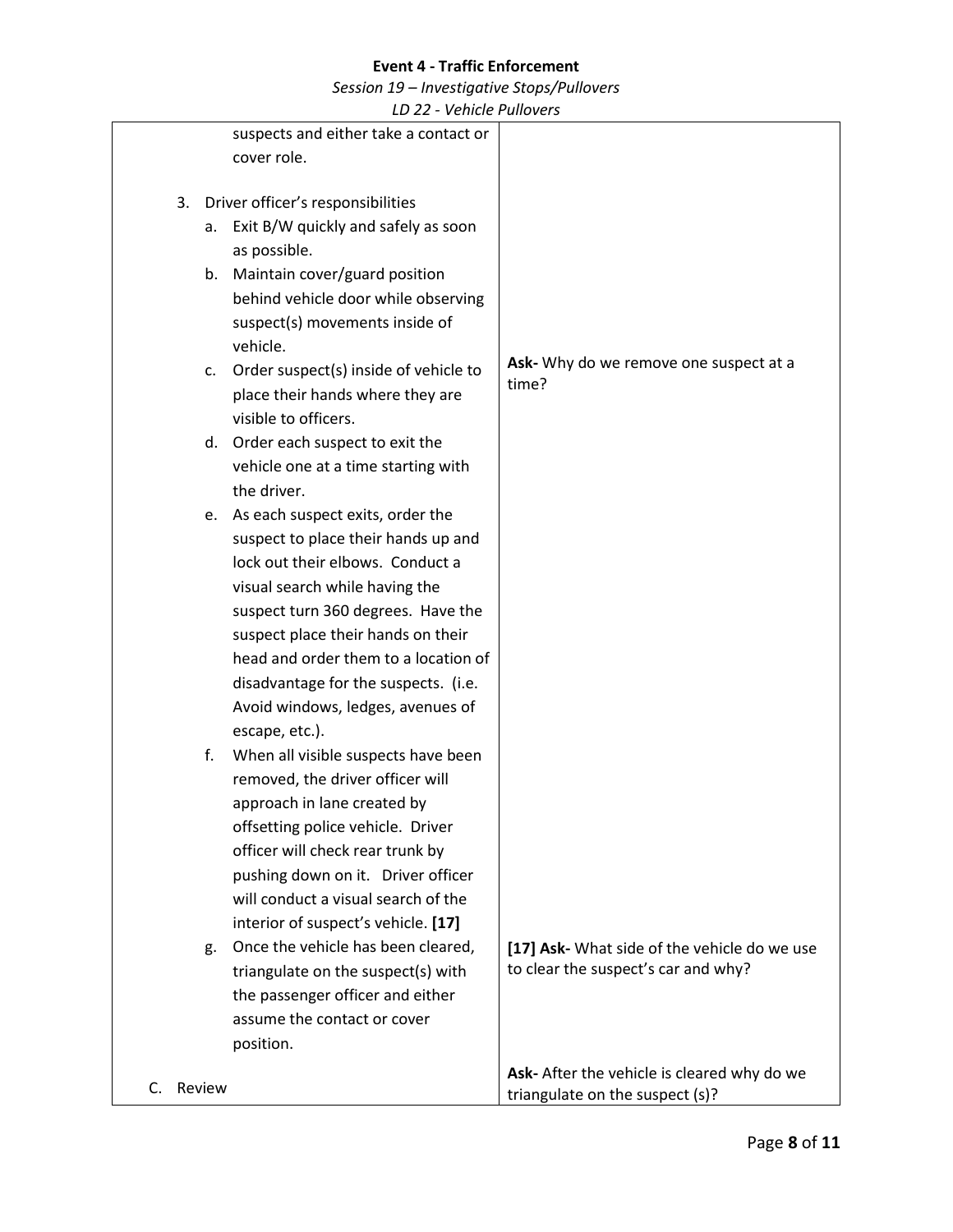*Session 19 – Investigative Stops/Pullovers*

| 1. | Vehicle pullover considerations          |
|----|------------------------------------------|
| 2. | Selecting a location for pullover        |
| 3. | Preparing to initiate a vehicle pullover |
| 4. | Initiating a vehicle pullover            |
|    |                                          |
|    |                                          |
|    |                                          |
|    |                                          |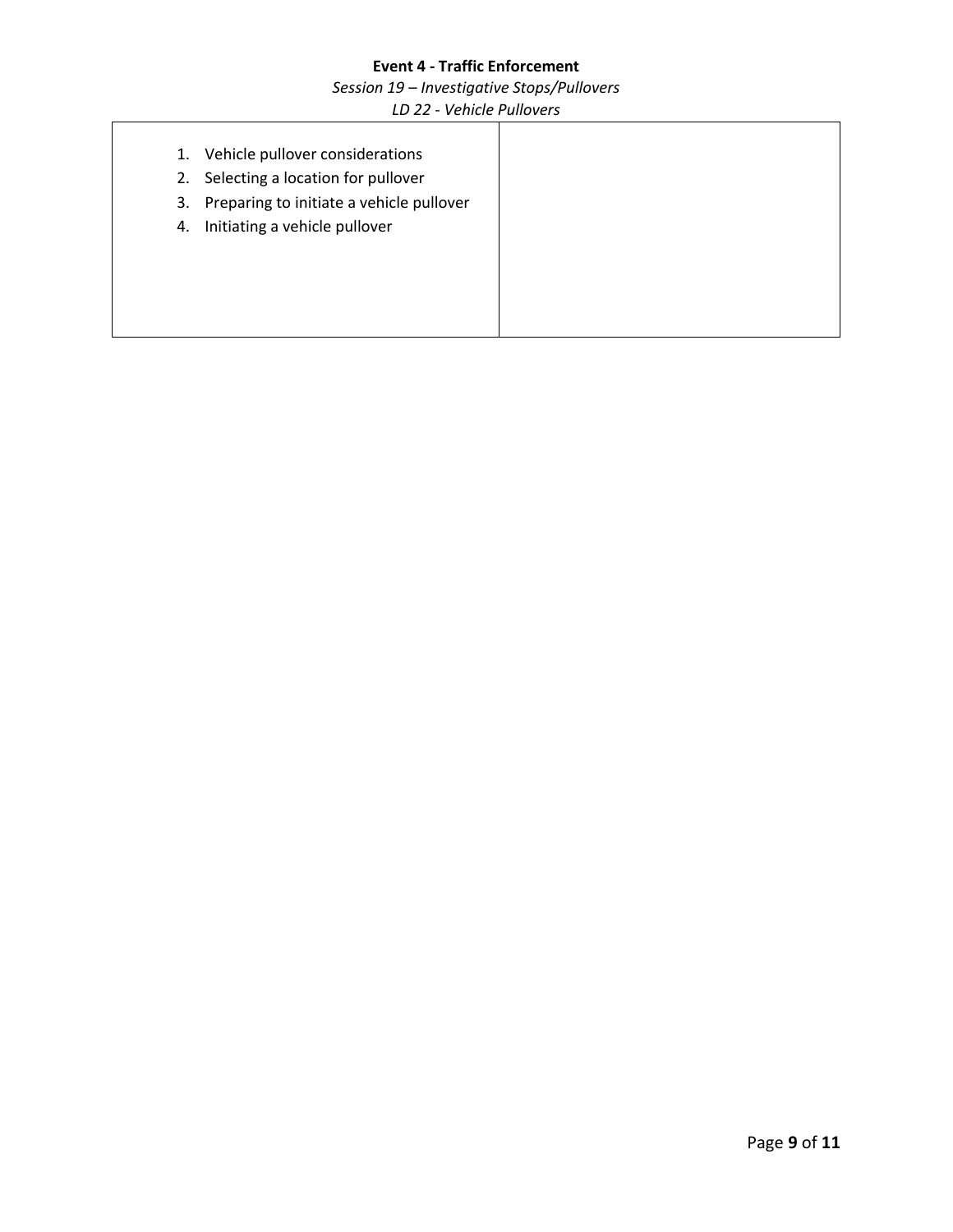*Session 19 – Investigative Stops/Pullovers LD 22 - Vehicle Pullovers*

# **Learning Activity 1-Demostration High Risk Pullover (Van) [22.IV.A.1, 22.III.A, 22.III.C]**

**Purpose:** The students will recognize the inherent risks to officer safety that is associated with conducting a High Risk Van Pullover. The students will identify appropriate actions officers can take to maintain their own safety and the safety of others while conducting a High Risk Van Pullover.

**Description:** Two instructors will act as the driver and passenger officer in a marked police vehicle and conduct a High Risk Vehicle Pullover involving a van. One instructor will act as suspect inside the van. One instructor who is not involved in the scenario will narrate the demonstration to the class.

Officers in the primary police vehicle are on patrol and observe the suspect's vehicle speeding. Officers run the plate and discover the vehicle is wanted in a 211. Officers request back-up and airship as they follow the vehicle. Upon arrival of the secondary unit, the primary officers affect a High Risk Vehicle Pullover by activating their overhead lights. The suspect's vehicle yields and pulls over to the right shoulder. The officers in the primary and secondary unit apply the above tactics discussed.

## Suspect behaviors:

• Cooperative

## **Resources needed:**

- Two police vehicles
- Van
- Inert handguns

#### **Key learning points:**

- Verbal commands
- Vehicle placement
- Officers approach

#### **Time needed:** 15 minutes